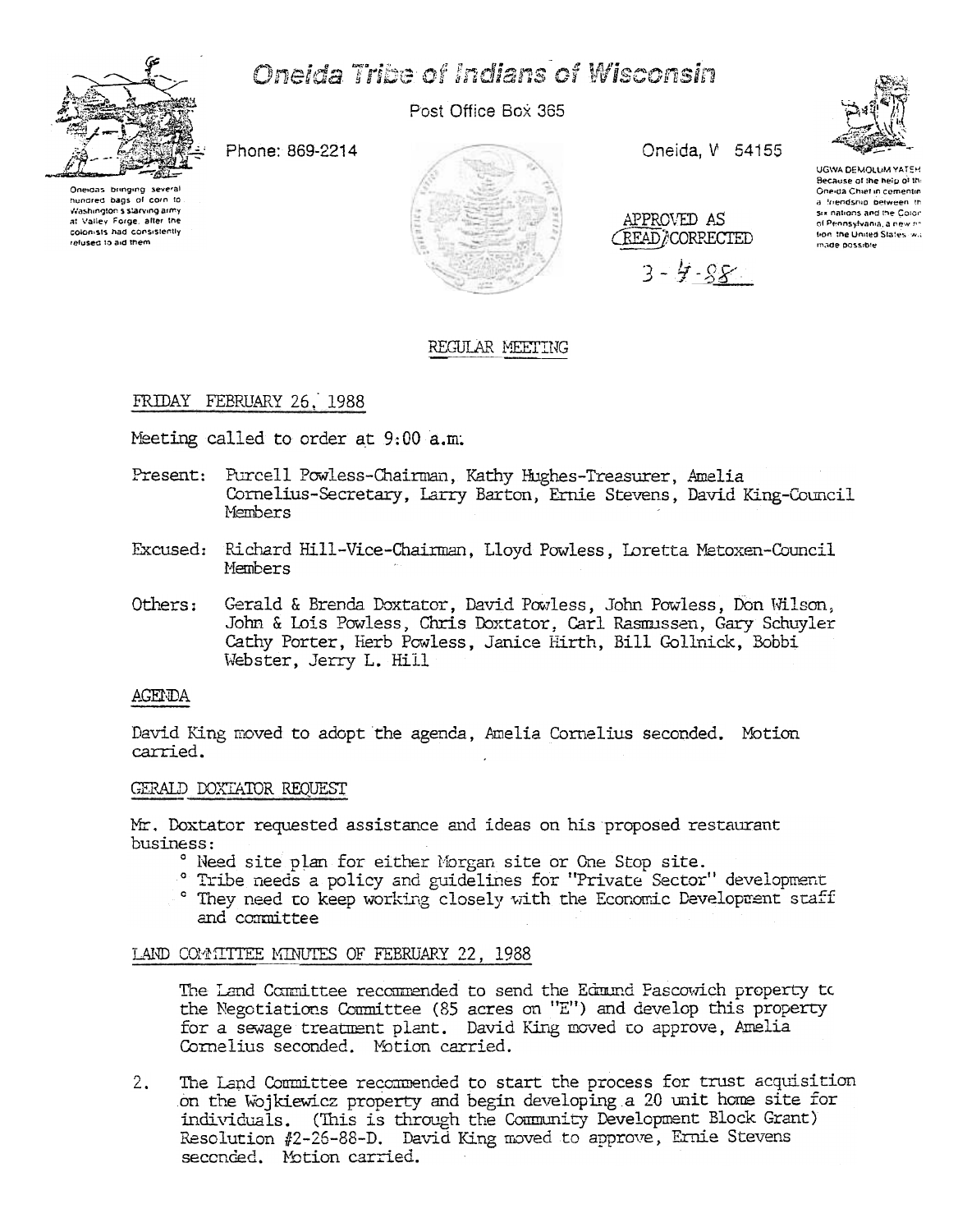ONEIDA TRIBE OF INDIANS OF WISCONSIN REGULAR MEETING - FEBRUARY 26, 1988 Page 2

# LAND COMMITTEE RECOMMENDATIONS (Continued)

- The Land Committee recommends to support the request to use the Carlton  $3.$ property as collateral to take out a note at  $10\frac{1}{2}\%$ . Site uses could be a mini-mall, fast food or truck stop. The initial use as an Office Building is not being considered at this time. Amelia Cornelius moved to approve, David King seconded. Motion carried.
- 4. The Land Committee recommends to allow Pete King to move into the Howe. property at  $$10$  per day until March 15, 1988, when he bas another residence available to him. Amelia Cornelius moved to approve, David King seconded. Motion carried.

The Business Committee needs to recommend a replacement for Roberta Kinzhuma as she is attending school on Monday evenings when the Land Committee meets.

#### NEGOTIATION COMMITTEE RECOMMENDATIONS

- 1. 2 Lots in Manders Court offered by Hilgenberg Realty before making on<br>the first of the manders of the manders of the court of the court of the court of the court of the court of the court of the court of the court of offer, Land Coordinator will request a letter of commitment to insure title from the seller. In the meantime, the Negotiations committee will find out if there are any zoning restrictions, sub-division ordinances, and what type of wells are installed. Acreage is 1.87 and 2.33. Negotiations Committee set the beginning offer to \$5, 000 per lot, ceiling to be \$6,700 per lot. David King moved to approve, Ernie Stevens seconded. Motion carried.
	- Poquette (next to EE Convenience Store) Negotiations agrees to offer \$30,400, tbis amount is the assessed value. 2.95 acres and house with two car detached garage. Amelia Cornelius moved to approve, David King seconded. Motion carried.  $2.$
	- Genevieve Cornelius (Moore Road) Negotiations discussed making an offer of a portion of the property as opposed to looking at the entire acreage of 23.87. Occupants of the house would like to purchase the house. An agreed upon price is \$25,900 for the entire acreage. Amelia Cornelius moved to approve, Larry Barton seconded. Motion carried. 3.
	- 4 John Powless. Jr. met with the Negotiations Committee to propose how he will arrange for his down payment on the property at Overland Road:
		- a: Assign \$1,200 to Oneida Tribe which he will be receiving from the Menominee Tribe for services;
		- b: Deduct one paycheck per month (\$406) for three (3) months starting in March. This agreement will be properly worded by Attorney, Jo Swamp. David King moved to approve the arrangement. Larry Barton seconded.
	- Patricia Misikin House and property is listed at \$84,900 Negotiations agreed to submit an initial offer of  $$55,000$  and not to exceed  $$60,000$ . David King moved to approve, Larry Barton seconded. Kathy Hughes did not vote because of conflict of interest. MOtion carried. 5..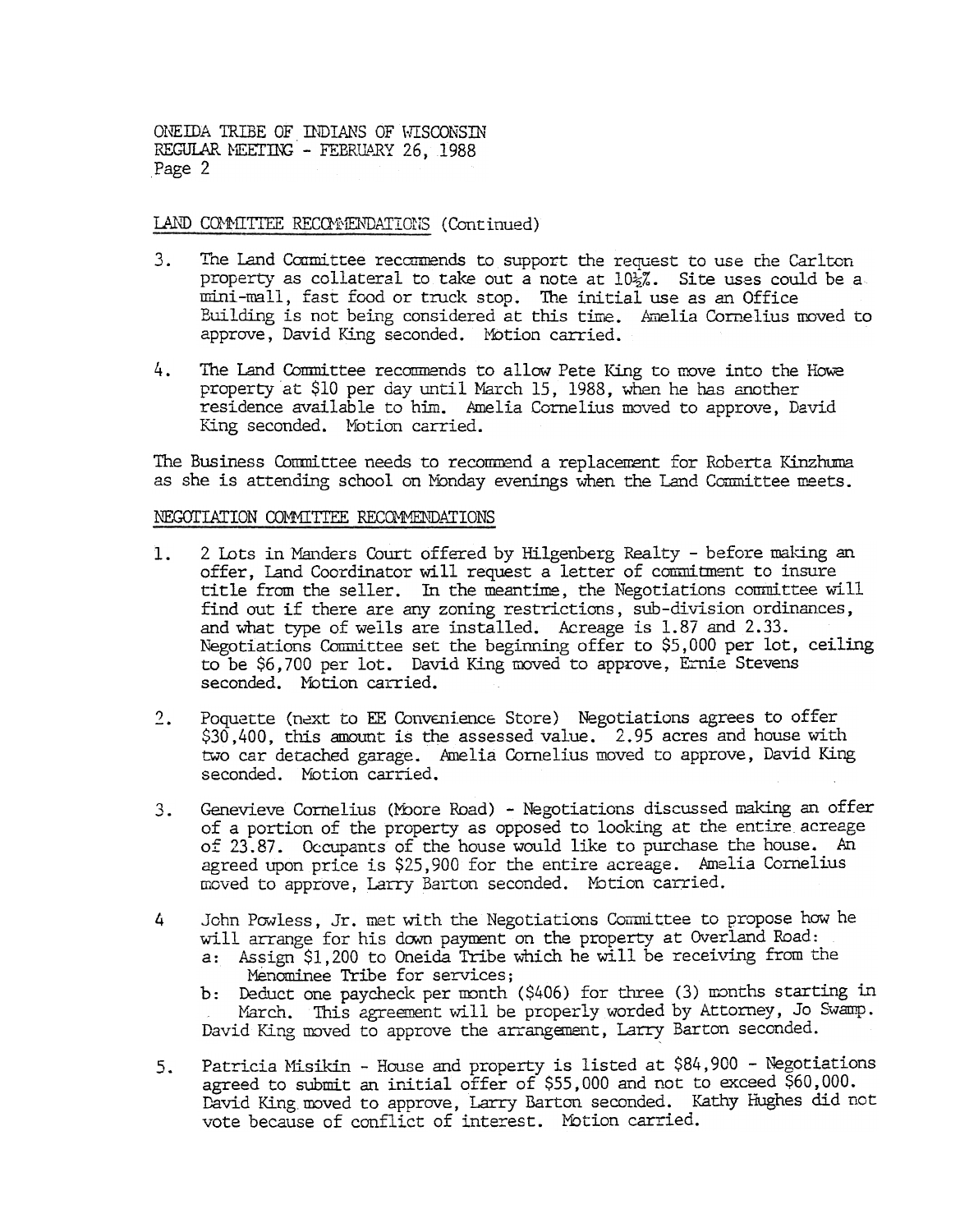ONEIDA TRIBE OF INDIANS OF WISCONSIN REGULAR MEETING - FEBRUARY 26, 1988 Page 3

ESCHUTION 42-26-88-A RE: TRUST LAND FROGESS

WHEREAS, the Oneida Tribe is seriously concerned with the delay in conveyi land on the Cneida Indian Reservation into Trust status for the neida Trib and its members, which have resulted in unnecessary expenses, a hardships and governmental uncertainty, further jeopardizing planning and evelopment and

WHEREAS, timelines proposed by the Bureau of Indian Affairs have t been followed, causing delays of more than two (2) years in the proces of conversion of tribal lands into Trust status.

NOW THEREFORE BE IT RESOLVED: the Oneida Tribe demands that the time guidelines set forth in 25CFR, Section 151 through 151.13, be followed forthwith in all pending Trust Acquisition applications without further delay and those approved by the Oneida Tribe in the future.

BE IT FURTHER RESOLVED: that the Superintendent advised the Oneida Busines Committee of the current status of all parcels of the Oneida Tribe or its members, and the anticipated date of completion of said process of Trust Acquisition not less than thirty (30) days from the date of resolution received.

Kathy Hughes moved to adopt Resolution  $#2-26-88-A$ , Ernie Stevens seconded Motion carried.

#### HOUSING WI 10-9 & 10-10

Amelia Cornelius moved to take the discussion from the Table. Larry Bart seconded. Motion carried.

Amelia Cornelius reported that the Special Committee's (composed of members from the Business Committee, Housing, Education, Public Safety, and Social Services) recommendations from February 22 & 14, 1988 meetings.

- welopment Plan the ving sc sters
- ° WI 10-9 18 homes 2 other locations
- ° WI 10-10 15 homes
- ° 1 acre park centrally located
- <sup>o</sup>  $\frac{1}{2}$  acre lot for Community Building
- ° Housing Authority is to work with Construction Committee. Research is to seek possibility of including garage & basement.
- ° No additional homes are to be built until plans are in place for future development.
- ° Seek input from residents presently in housing.

Amelia Cornelius moved to approve the Committee's recommendations, David King seconded. Motion carried.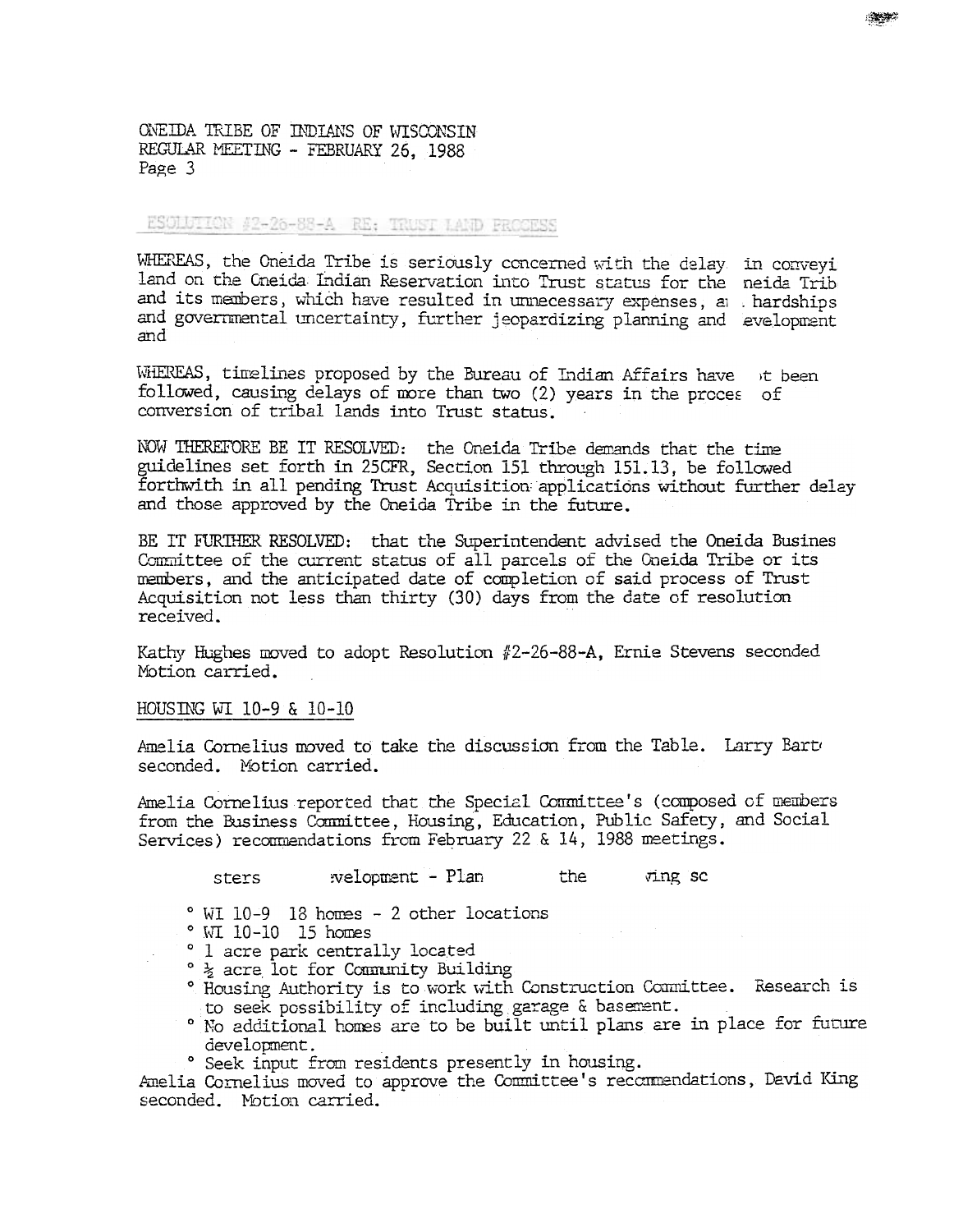**NEIDA TRIBE OF INDIANS OF WISCONSIN EGULAR MEETING - FEBRUARY 26. 1988** age 4'

USING WI 10-9 & 10-10 (Continued)

Don Wilson suggested formalizing the Committee for future housing site developments. The Committee is to be composed of Housing, Aublic Safety, Administration, Social Services, Education, Land Committee, and Recreation

melia Cornelius mo ed to appro ing re rt (ing) fotion carried.

# RESOLUTION #2-26-88-B & COMMUNITY DEVELOPMENT BLOCK GRANT PROPOSAL SUBMISSION

WHEREAS, with the publication of regulations in the Federal Register which authorize the participation of Indian Tribes and Alaskan Natives in the Community Development Grant Program, funded by the U.S. Department of Housing and Urban Development, and

WHEREAS, the Oneida Tribe of Indians of Hisconsin to refle  $mm$ participation, and

WHEREAS, the Cheida Tribe of Indians of Wisconsin has a desire to participate in the Community Development Block Grant Program.

NOW THEREFORE BE IT RESOLVED: that the Oneida Tribe of Indians of Wisconsin has prepared and followed a written citizen participation plan and conducted a public hearing concerning the participation in the Community Development Block Grant Program pursuant to the regulation requirements of the Program.

David King moved to adopt Resolution #2-26-88-B and the submission of the Community Development Block Grant application. Larry Barton seconded. Motion carried.

# RESOLUTION #2-26-88-C "Convenience Store

WHEREAS, by the 1838 Treaty with the Oneidas, the Oneida Indian Reservation was reserved for the use and enjoyment of the Oneida Tribe of Indians of Wisconsin, and

WHEREAS, the Oneida Tribe of Indians of Wisconsin has inherent sovereign power to form their own government, administer their own laws and regulate the use of land within the Oneida Indian Reservation, and

WHEREAS, the Oneida Business Committee is the duly constituted governing bod by delegation of powers from the Oneida Tribe of Indians of Wisconsin, and

WHEREAS, under the Constitution and By-laws of the Oneida Tribe of Ludians of Wisconsin, the Oneida Business Committee is charged with the duty of protecting and enhancing the health, security, economic and general welfare and advancement of the Oneida Tribe of Indians of Wisconsin, and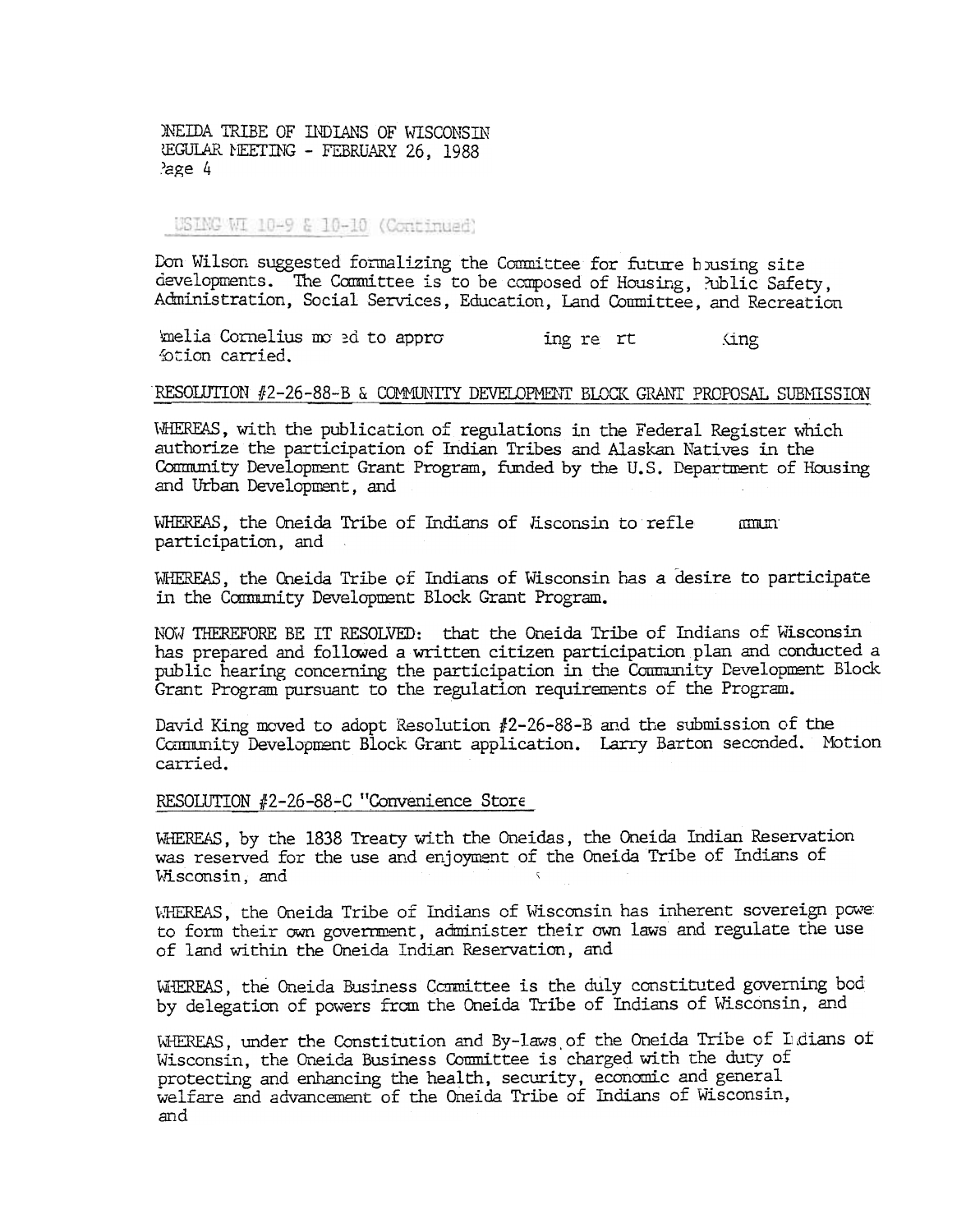ONEIDA TRIBE OI INDIANS OF WISCONSTI REGULAR MEETING - FEBRUARY 26. 1988 Page 5

RESOLUTION #2-26-88-C ontinued

WHEREAS, the Oneida Business Committee wishes to hance e economic wel of the Oneida Tribe of Indians of Wisconsin by the order development of business enterprises, and

WHEREAS, the Oneida Business Committee desires to establi  $_1$  an enti oversee the operation, construction and management of a ' myeniend and related activities within the Oneida Reservation bour ries.

NOW THEREFORE BE IT RESOLVED: that the Oneida Business Committee shall and hereby does establish the Oneida One Stop Enterprise Development Authority oversee the operation, construction and management of a "Convenience Store' and related activities within the Oneida Reservation boundaries and that sa development authority shall be composed of three members consisting of the Cneida Business Committee Treasurer, the Oneida Tribal Business Manager, ar the Oneida Tribal Enterprise Manager.

BE IT FURTHER RESOLVED: that said Development Authority shall be responsible to the Oneida Business Committee and ultimately to the Ceneral Tribal Council

that the Business Committee Treasurer shall be the BE IT FINALLY RESOLVED designated signatory fo all Development Authority business purposes

David King moved to adopt Plan B for operating the E&EE Store Ernie Stevens seconded. Motion carried.

Amelia Cornelius moved to adopt Resolution #2-26-88-C and the lease between the Oneida Tribe and the Oneida One Stop. Ernie Stevens seconded. Motion carried.

LEGAL OPINION REQUESTS - Sharon Cornelius

Amelia Cornelius moved to table until procedures for processing request is received from Francis Skenandore. Kathy Hughes seconded. Motion carried.

**NITTEE** D TESTRININ BY BILL GOLLNICK TO THE AMERICAN INDE HFARING ON FEBRUARY 29, 1988

David King moved to approve, Kathy Hughes seconded. Motior carried

#### REQUEST TRAN

Ernie Stevens is requesting approval to travel to lashington, D.C. on Februar 29 - March 2, 1988 to attend the NCAI Conference. Amelia Cornelius moved to approve, David King seconded. Motion carried.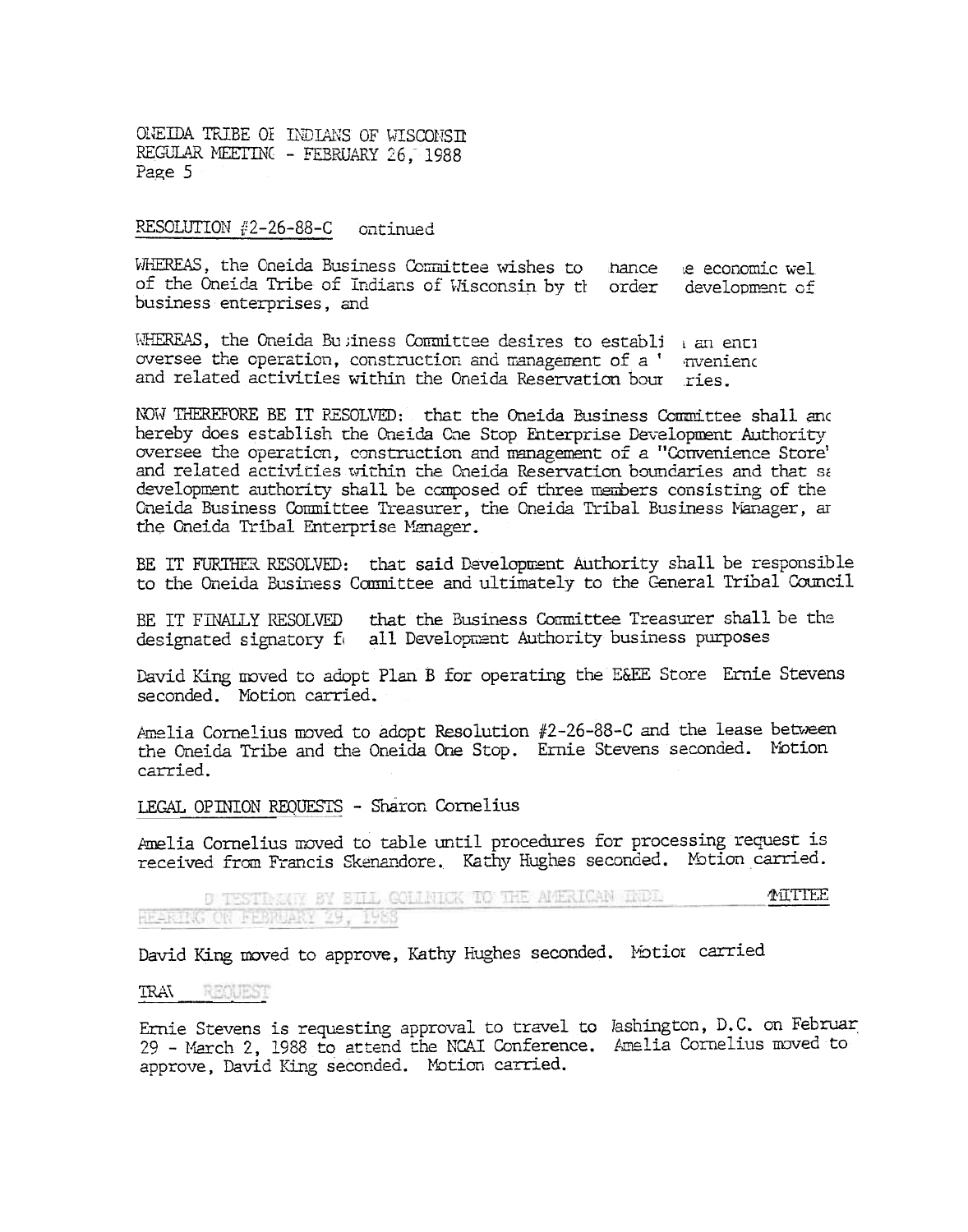CAVELLUA TREBE LANS OF WISCONST REGULAR ME TNG - EBRUARY 26, 1988 Page 6

#### **IEREDITH FUND**

Freat Tree of Peace Project to commemorate the train of rican Indians to our present form of government. It ill involve a ce poial planting of a Tree of Peace in Washington, D.C on September 17,  $988$  and communities across the nation. It was suggest that this concer be inclu In the Tribal Arbor Day program. Larry Barton oved to approve is concep Ernie Stevens seconded. Motion carried.

UTSIDE USE OF FITNESS CENTER REQUEST BY BUD GLAZ

Outside memberships be limited to ten initially so s not to interfere with regular programming.

Outside members must have a sponsor, (tribal member r emplo e

 $\mathbf{3}$ Workout time will be restricted to hours set by Fitness Director. This will be during slack times, so as not to discourage regular members (Example: 7:30 a.m. - 11:30 a.m.; 1:00 p.m. - 4:00 p.m.; and 6:30 p.m.  $8:30 p.m.$ .

Yearly fee will be \$100 and will go into maintenance and repair budge for upkeep of machines.

Cutside members will sign a liability release form to be prepared by Fitness Coordinator and Legal Department.

rry Barton moved to approve, David King seconded. Motion carried

**COMMUNICATIONS** 

iscussion on contract with Charlie Leonard. Contract wi be presented in arch 1, 1988 agenda.

HOTEL REPORT - Janice Hirth

Executive Summary - Conclusion of PKF Market Feasibi Return on Investment to Tribe, Investors, etc. Room Occupancy - June 86 - January 88 Average Room Rate - June 86 - January 88 Organization Chart of Hotel Refinancing package approval is expected February 29, Projected increase in room rate & occupancy \$92,000 Mortgage payment Fixed expenses 12.000 Insurance  $$104,000$  Monthly